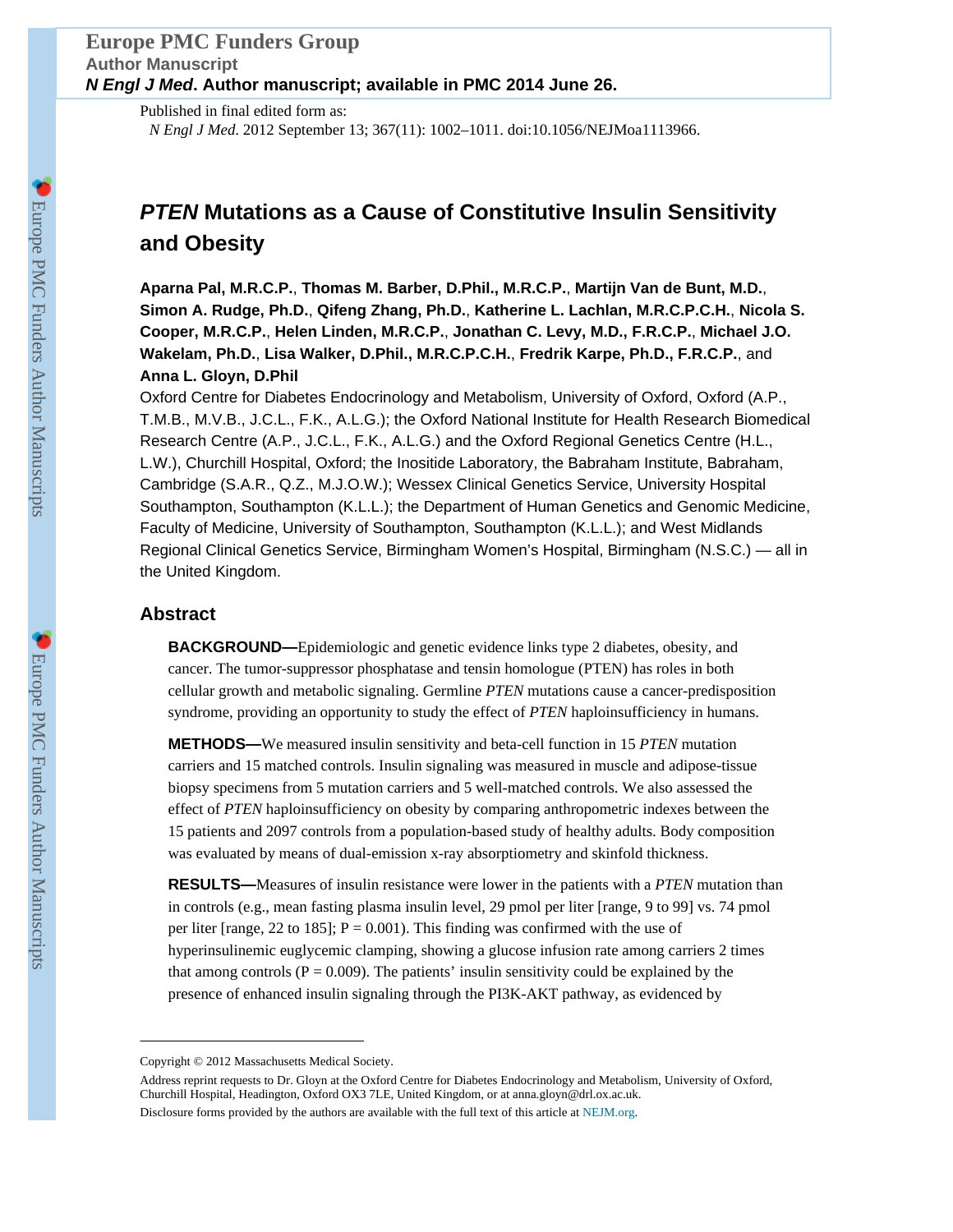increased AKT phosphorylation. The *PTEN* mutation carriers were obese as compared with population-based controls (mean body-mass index [the weight in kilograms divided by the square of the height in meters], 32 [range, 23 to 42] vs. 26 [range, 15 to 48]; P<0.001). This increased body mass in the patients was due to augmented adiposity without corresponding changes in fat distribution.

**CONCLUSIONS—***PTEN* haploinsufficiency is a monogenic cause of profound constitutive insulin sensitization that is apparently obesogenic. We demonstrate an apparently divergent effect of *PTEN* mutations: increased risks of obesity and cancer but a decreased risk of type 2 diabetes owing to enhanced insulin sensitivity. (Funded by the Wellcome Trust and others.)

> Epidemiologic evidence for a link among type 2 diabetes, obesity, and cancer has increased interest in the idea that some antidiabetes therapies may increase the risk of susceptibility to cancer, whereas others appear to offer protection.<sup>1</sup> Such a link is also supported by the discovery of several susceptibility loci for type 2 diabetes and their unexpected proximity to genes implicated in cell-cycle regulation.<sup>2</sup> The discovery of common genetic variants that influence both the risk of cancer and the risk of type 2 diabetes, in opposite directions, suggests that the two conditions may result from defects in the same pathway.<sup>3-5</sup>

> Much of the overlap between type 2 diabetes and cancer has previously been explained by high circulating levels of insulin and insulin-like growth factor 1 (both of which are growth factors) that characterize insulin-resistant states such as type 2 diabetes.<sup>6</sup> However, more recent pharmacologic evidence and genetic links point to alternative causes, such as the existence of enzymes and signaling pathways common to both cell cycling and metabolism.<sup>7</sup>

> An example of this is the tumor-suppressor phosphatase and tensin homologue (PTEN), a protein and lipid phosphatase, which antagonizes the phosphatidylinositol 3-kinase (PI3K) pathway and also has a role in both the cell-cycle and metabolic pathways.7,8 *PTEN* (located on chromosome 10q23.3) is among the most common somatically mutated genes in tumorigenesis, and germline loss-of-function *PTEN* mutations cause the Cowden syndrome, a rare cancer-predisposition syndrome.<sup>9</sup> *PTEN* has also been implicated in type 2 diabetes, since the PI3K-AKT pathway plays a role in insulin signaling.<sup>10</sup> In mice lacking one copy of *Pten*, phosphorylation and activation of the pathway is increased, resulting in increased insulin sensitivity.11 Tissue-specific knockout of *Pten* in mice has been shown to affect liver, muscle, adipose tissue, and pancreatic beta cells to improve glucose tolerance.<sup>12-16</sup> The Cowden syndrome provides a unique opportunity to study the effect of *PTEN* haploinsufficiency on insulin action in humans. Given the role of PTEN in both cell growth and metabolism, we hypothesized that persons lacking a functional copy of *PTEN* would be constitutively sensitive to insulin.

#### **METHODS**

#### **PATIENTS**

From 2007 through 2011, we recruited 15 patients with the Cowden syndrome, caused by loss-of-function *PTEN* mutations, through the U.K. Clinical Genetics Network (Table 1 in the Supplementary Appendix, available with the full text of this article at [NEJM.org\)](http://NEJM.org). This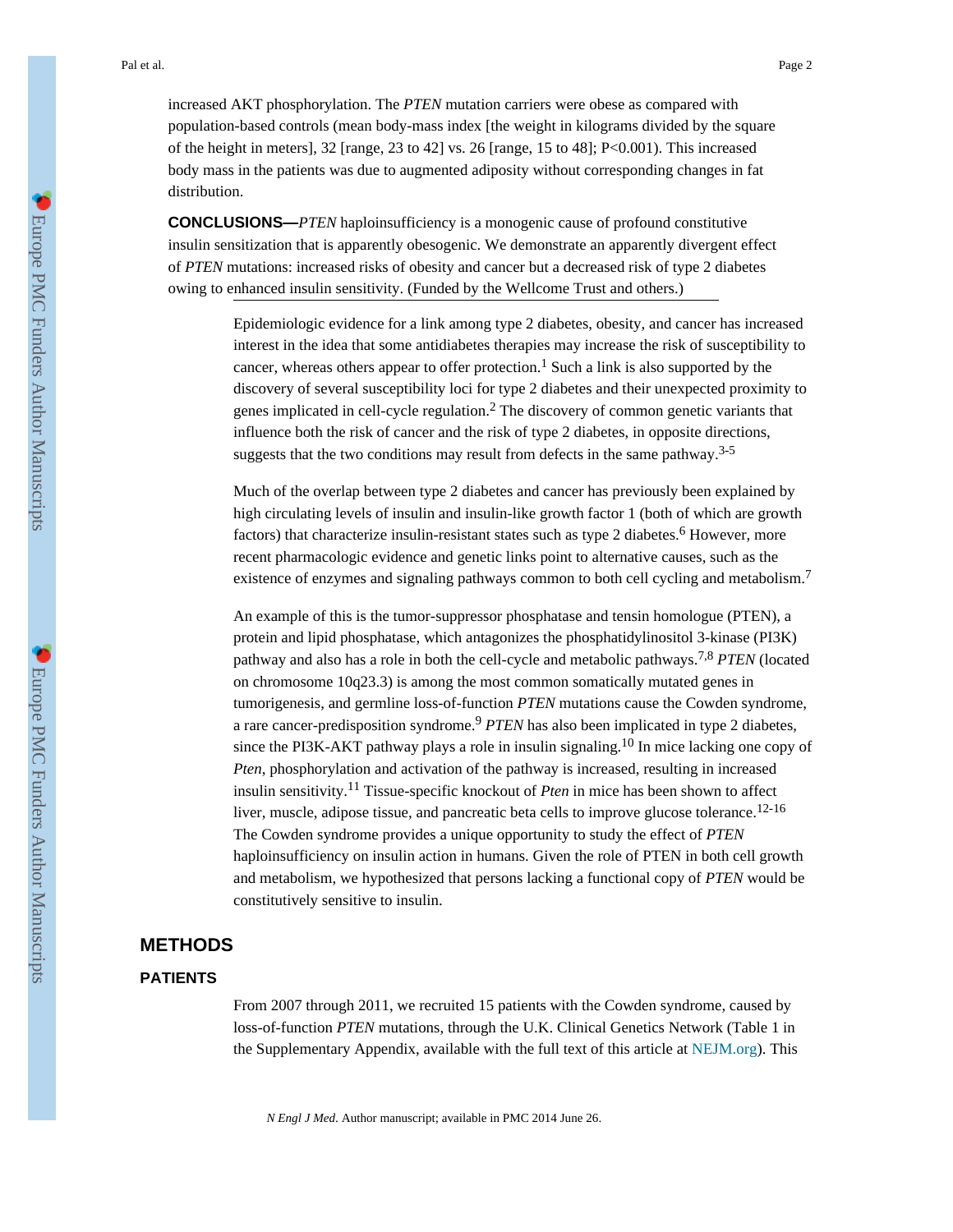All mutations (7 nonsense mutations, 2 deletions, and 6 missense mutations) were ascertained at a certified molecular genetics diagnostic laboratory. All missense mutations were located in the exons encoding the catalytic domain of PTEN. All are expected to result in haploinsufficiency.<sup>17</sup>

All 15 patients had a clinical diagnosis of the Cowden syndrome. The two major criteria are macrocephaly and thyroid, breast, or endometrial carcinoma; the minor criteria are other thyroid lesions, mental retardation, gastrointestinal hamartomas, lipomas, fibrocystic disease of the breast, uterine fibroids, fibromas, and genitourinary tumors or malformations. A clinical diagnosis requires the presence of both major criteria, of one major criterion and three minor criteria, or of four minor criteria.

The patients were 18 to 80 years of age, had been free of cancer for at least 2 years, and were not taking any medication that could interfere with glucose tolerance (e.g., glucocorticoids). Two patients were first-degree relatives (siblings); no other individuals were known to be related. Fifteen healthy volunteers were recruited from the Oxford BioBank [\(www.oxfordbiobank.org.uk\)](http://www.oxfordbiobank.org.uk) and other control databases available in our department. The controls were matched to the patients according to age, sex, and body-mass index (BMI). All controls were negative for *PTEN* mutations. All patients and controls were white Europeans.

#### **BIOCHEMICAL ASSAYS**

**Oral Glucose-Tolerance Testing—**All participants underwent a 75-g oral glucosetolerance test (OGTT) after fasting for 12 hours. In fasting blood samples we measured levels of lipids, adiponectin, and leptin, and in blood samples obtained at 0, 30, 60, 90 and 120 minutes after oral glucose loading we measured plasma glucose and serum insulin levels. (Details of all biochemical assays can be found in the Supplementary Appendix.)

Insulin resistance was estimated from the OGTT result and the fasting insulin level, the area under the curve (AUC) for insulin, the homeostasis model assessment (HOMA) of insulin resistance, the Matsuda index,  $^{18}$  the Stumvoll index,  $^{19}$  and a hyperinsulinemic euglycemic clamp.<sup>20</sup> Beta-cell function was estimated on the basis of the disposition index, which adjusts insulin secretion for the degree of insulin resistance as measured by dividing the insulinogenic index by the HOMA of insulin resistance, with the insulinogenic index calculated as the ratio of incremental insulin to incremental glucose response during the first 30 minutes of the OGTT. $^{21}$  Data on glycemic traits were contributed by the Meta-Analysis of Glucose and Insulin Related Traits Consortium (MAGIC) investigators<sup>2</sup> (by means of download from [www.magicinvestigators.org](http://www.magicinvestigators.org)).

**Hyperinsulinemic Euglycemic Clamping—**A primed, continuous insulin infusion was administered for the 120 minutes of the clamping.<sup>22</sup> Glucose concentrations were monitored at 5-minute intervals for adjustment of the rate of infusion of 20% glucose to maintain euglycemia (90 mg per deciliter [5.0 mmol per liter]).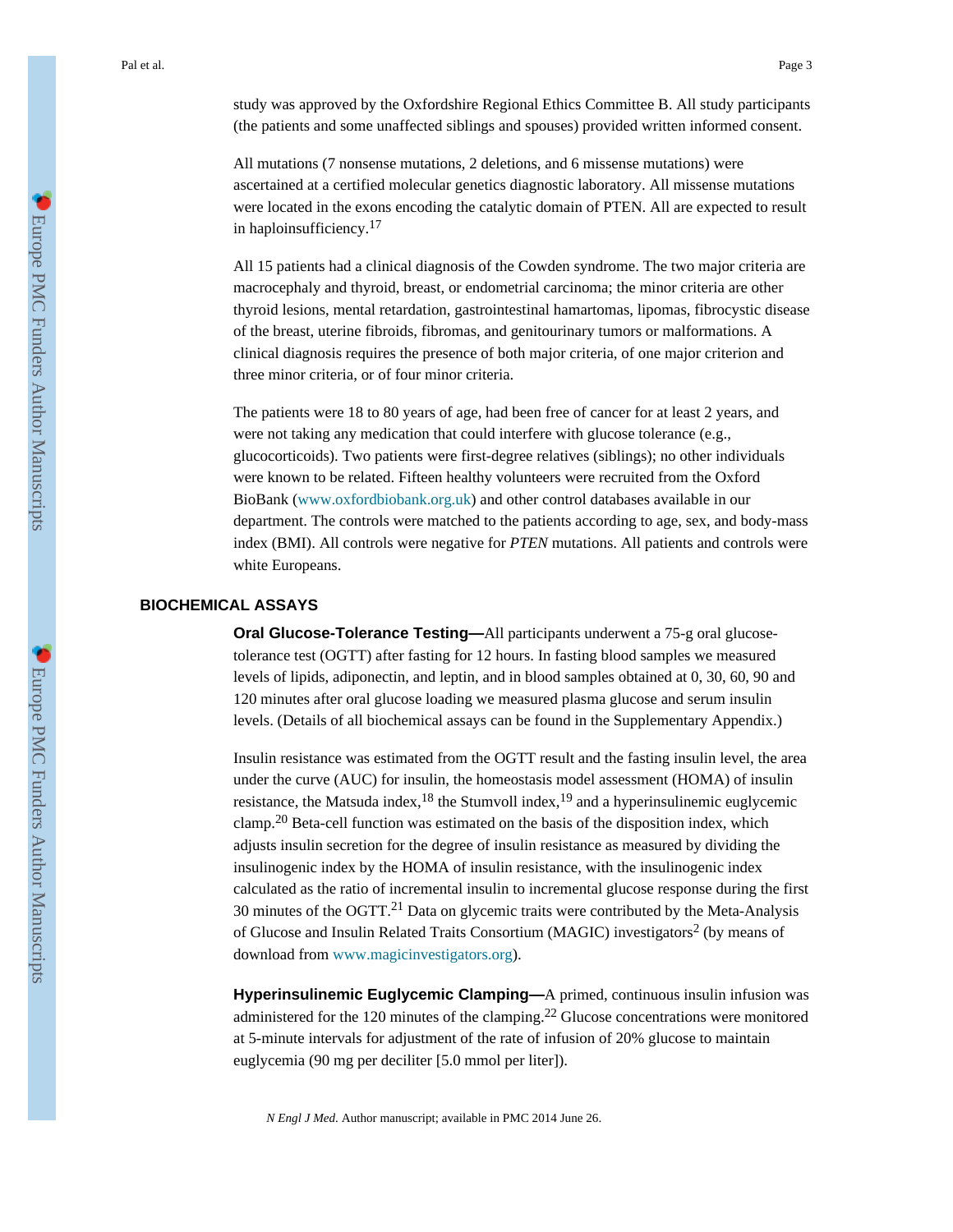### **ANTHROPOMORPHIC DATA**

The anthropomorphic data for each participant were compared with the data for 8 to 10 population controls from a database of 1781 currently available scans from a populationbased study of healthy men and women. Each control was carefully matched on the basis of age (within 2 years), BMI (within 1 unit), and sex.

The BMI was calculated as the weight in kilograms divided by the square of the height in meters; waist and hip circumferences were measured and the waist-to-hip ratio was calculated. Body fat was measured by means of bioimpedance (Bodystat 500 analyzer, Bodystat). Body composition was measured for 6 of the 15 patients and the population controls with the use of dual-emission x-ray absorptiometry (Lunar iDXA, GE Healthcare). Default settings were used to define the limits for android and gynoid fat masses.

We obtained adipose-tissue and skeletal-muscle biopsy specimens from five patients and five controls. Skeletal-muscle biopsy specimens were obtained from the vastus lateralis muscle of patients in the fasting state, under local anesthesia, with the use of a modified Bergström needle and suction. Subcutaneous abdominal adipose tissue was obtained under local anesthesia by means of a 14-gauge sterile needle (Sterican) at 0 and 120 minutes of an OGTT. The tissue samples were immediately frozen in liquid nitrogen and stored at −80°C. Immunoblot analysis was performed to ascertain levels of AKT, phosphorylated AKT, phosphatidylinositol 4,5-bisphosphate (PIP2), and phosphatidylinositol (3,4,5)-triphosphate (PIP3), and *PTEN* messenger RNA (mRNA) was assayed in the adipose- and muscle-tissue specimens (see the Supplementary Appendix for details).

#### **STATISTICAL ANALYSIS**

All analyses were performed with the use of SPSS software (version 20.0). Given the small sample sizes and the non-normal distribution of the data, nonparametric tests were performed for all comparisons. We used a two-tailed Mann–Whitney U test to analyze the clinical data (including results from the OGTT, clamping, and dual-emission x-ray absorptiometry); all P values are two-sided. We carried out linear regression analysis of the  $log_{10}$ -transformed BMI data for the patients and their unaffected siblings and spouses to correct informally for age and sex (without the use of matched groups). The Wilcoxon signed-rank test (two-tailed) was used for all comparisons of AKT and phosphorylated AKT levels in specimens of muscle and adipose tissue.

# **RESULTS**

Table 1 shows the baseline characteristics of the 15 study patients and the 15 sex-, age-, and BMI-matched controls, as well as their OGTT results. None of the patients had diabetes; 1 had impaired fasting glycemia but normal glucose tolerance (2-hour glucose level, 95 mg per deciliter [5.3 mmol per liter]). The glucose increment in the 2 hours after the glucose challenge did not differ significantly between the patients and controls (Table 1 and Fig. 1A).

All measures of insulin resistance were significantly lower, and all measures of insulin sensitivity were significantly higher, in the *PTEN*-mutation carriers than in controls. The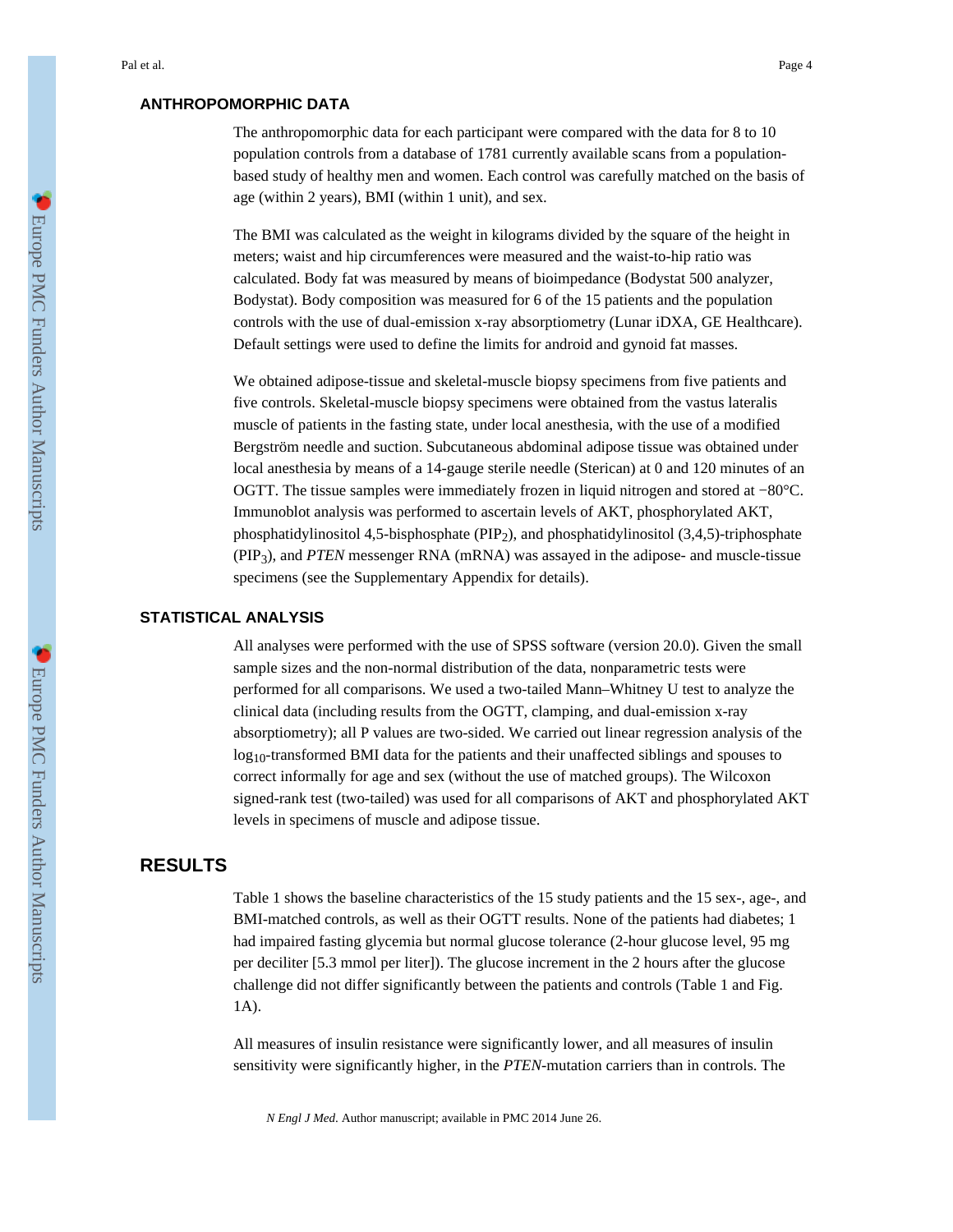fasting insulin level was 60% lower among patients than among controls ( $P = 0.001$ ); the AUC for insulin, 67% lower ( $P<0.001$ ); and the HOMA of insulin resistance, 59% lower (P  $= 0.001$ ) (Fig. 1A). With regard to insulin sensitivity, the Stumvoll index score in the patient group was 1.67 times the score in the control group ( $P = 0.02$ ), and the Matsuda index score was 2.2 times greater among patients than among controls  $(P = 0.001)$  (Table 1).

Hyperinsulinemic euglycemic clamp studies were performed in 5 of the 15 patients and 5 of the 15 controls matched for age, sex, BMI, and physical activity. The findings confirmed that the patients had higher insulin sensitivity ( $P = 0.009$ ) (Fig. 1B). The International Diabetes Federation criteria for the diagnosis of metabolic syndrome<sup>23</sup> were met by 2 of the 15 patients (13%) and 2 of the 15 controls (13%). Removal of either of the 2 related patients (siblings) with the Cowden syndrome from the analysis did not alter the levels of significance of any variable measured.

To further evaluate the relationship between insulin sensitivity and BMI, we plotted fasting insulin levels against BMI for the patients and for 2097 population-based controls. The patients and controls were well matched regarding both sex (with 47% and 49% men, respectively) and age (mean, 44 years [range, 29 to 62] and 41 years [range, 29 to 53], respectively).

The patient data were clustered around the 5th percentile of the control data (i.e., at the lower end of the normal range of fasting insulin levels, given their BMI) (Fig. 2A). The regression slopes between fasting insulin and BMI were parallel between the patients with the Cowden syndrome and the background population (Fig. 2A). Thus, the absolute increase in insulin level per unit of BMI was similar across the range of BMIs in each of the two groups yet overall was less in the *PTEN*-mutation carriers, and fasting normoglycemia could be maintained in the *PTEN*-mutation carriers with a significantly lower output of insulin, consistent with the higher insulin sensitivity of this group. Beta-cell function, as measured by the disposition index, was not significantly different between the 15 patients and the 15 controls (Table 1). The patients with the Cowden syndrome had an elevated BMI (mean, 32 [range, 23 to 42]) as compared with a large population-based control cohort  $(P<0.001)$  (Fig. 2B).

We wondered whether elevated BMI was a feature of the Cowden syndrome per se. To investigate this, we identified six additional *PTEN*-mutation carriers from the U.K. Clinical Genetics Network and found that their BMIs were also elevated (mean, 32 [range, 24 to 43]). Moreover, our patients' BMIs were greater than those of unaffected, noncarriers: 18 siblings (mean,  $25$  [range,  $20$  to  $34$ ]; P=0.001) and 11 spouses (mean,  $27$  [range,  $22$  to  $34$ ]; P=0.004). (See Fig. 1 in the Supplementary Appendix for data from the largest single pedigree including a patient with the Cowden syndrome in our study.) To describe the nature of the increased weight in the *PTEN*-mutation carriers, we obtained anthropometric measurements (Table 1) and, in a subgroup of patients, results of dual-emission x-ray absorptiometry (Table 2 in the Supplementary Appendix). We found no significant differences between our patients and the controls matched for age, sex, and BMI with respect to lean body mass ( $P = 0.49$ ), bone mineral content ( $P = 0.94$ ), or total fat ( $P = 1.00$ ) or fat distribution (Table 2 in the Supplementary Appendix).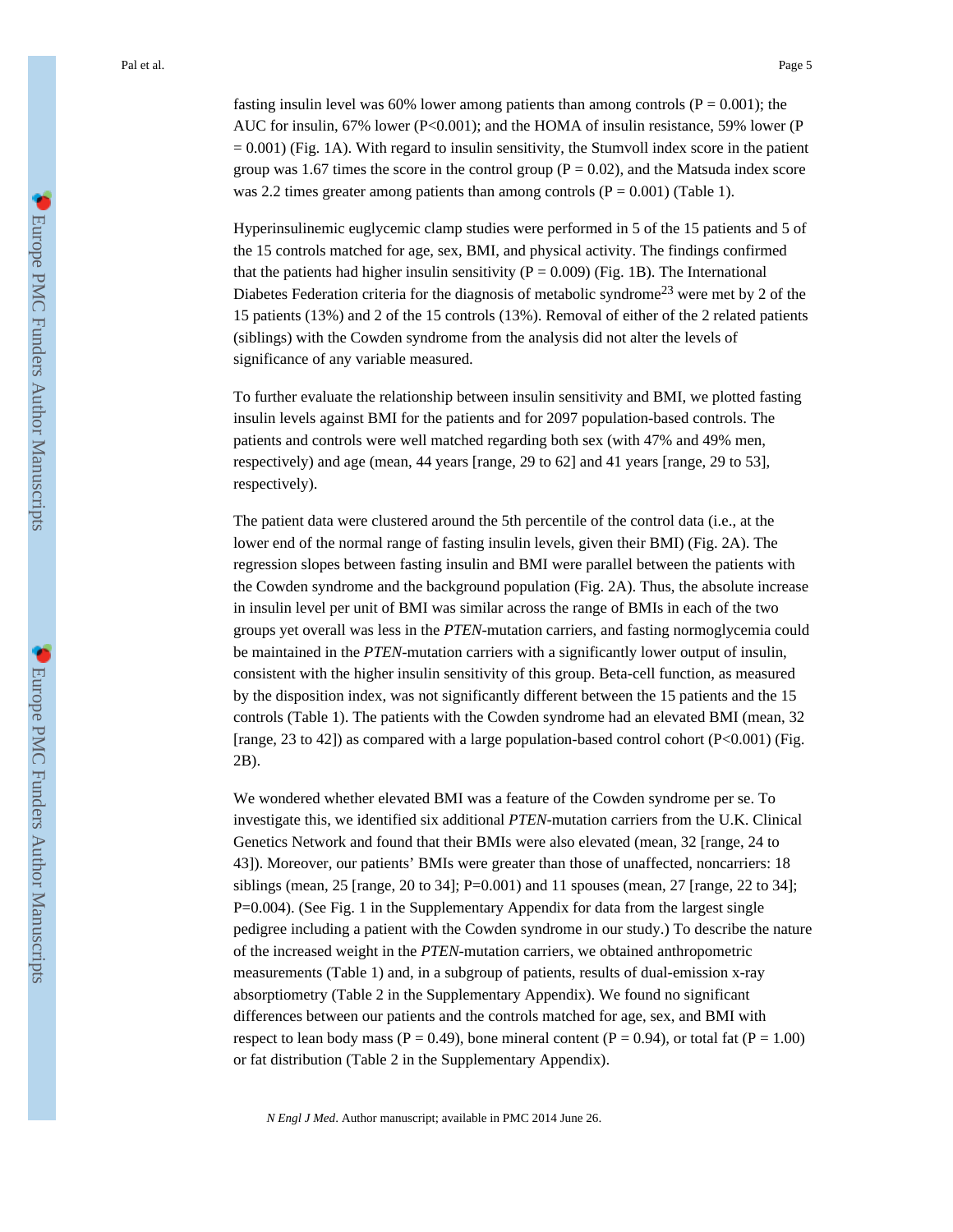One patient had data on her early growth: the birth weight was 4.4 kg (98th percentile); the birth length, 56 cm (99th percentile); and the head circumference, 39 cm (above the 99th percentile). During her first year of life she steadily gained weight, remaining consistently at the 98th percentile for her age. From 12 through 16 years, the BMI was above the 85th percentile for age. At the age of 21 years, the patient was overweight (BMI, 26.1). These data are consistent with a report<sup>24</sup> of markedly increased weight gain relative to height, resulting in obesity, in children and adolescents with *PTEN* mutations.

To further investigate the role of PTEN in adipose tissue, we assayed two adipokines, adiponectin and leptin (Table 1). The total fasting plasma adiponectin level was significantly lower in the patients than in the controls (P<0.001), with no significant difference in the fasting plasma leptin level or lipid profile between the two groups (Table 1).

To determine whether increased insulin sensitivity in our patients with *PTEN* haploinsufficiency was associated with amplified insulin signaling through the PI3K–AKT pathway, we assayed the PIP<sub>3</sub> levels in muscle tissue, and the extent of AKT phosphorylation in muscle and adipose tissue, by using biopsy specimens from the patients and the matched controls. In the fasting state, despite markedly lower circulating insulin levels in the patients than in the controls, the two groups had similar muscle  $PIP_3$  levels. The two groups were also similar in the total lipid mass and the PIP<sub>3</sub>:PIP<sub>2</sub> ratio (which corrects for variation in cellular membranes across samples) (Table 3 in the Supplementary Appendix).

In addition, AKT levels were similar in the muscle-biopsy samples of each of the two groups. Lower, albeit not significantly lower, phosphorylated AKT levels were found in four of the five samples from patients as compared with their well-matched controls (Fig. 3A and 3B). In contrast, phosphorylated AKT levels in adipose-tissue samples were higher, albeit not significantly so, in three fasting patients as compared with their matched controls (Fig. 3C and 3D). AKT phosphorylation increased after stimulation with glucose in adipose tissue in both groups (Fig. 3C and 3D). Consistent with these data, *PTEN* mRNA levels were lower in both fasting adipose and muscle tissue from *PTEN*-haploinsufficient patients than in matched controls, although this finding was significant only in the adipose samples (P<0.05) (Fig. 3 in the Supplementary Appendix). Taken together, these data support enhanced signaling through the PI3K–AKT pathway in patients with *PTEN* haploinsufficiency.

# **DISCUSSION**

Our patients with a cancer-predisposition syndrome due to loss-of-function mutations in the tumor suppressor *PTEN* are sensitized to insulin, as we hypothesized and as is consistent with a case report.<sup>25</sup> Fasting insulin levels were significantly lower in the *PTEN*-mutation carriers than in controls; because the liver is the principal insulin-responsive tissue, the fasting insulin level predominantly reflects insulin resistance in the liver. We also observed a significant association between *PTEN* haploinsufficiency and increased insulin sensitivity of muscle tissue. Our findings show that PTEN deficiency enhances insulin signaling in both muscle and liver tissue in humans, possibly by way of its action on the PI3K–AKT pathway.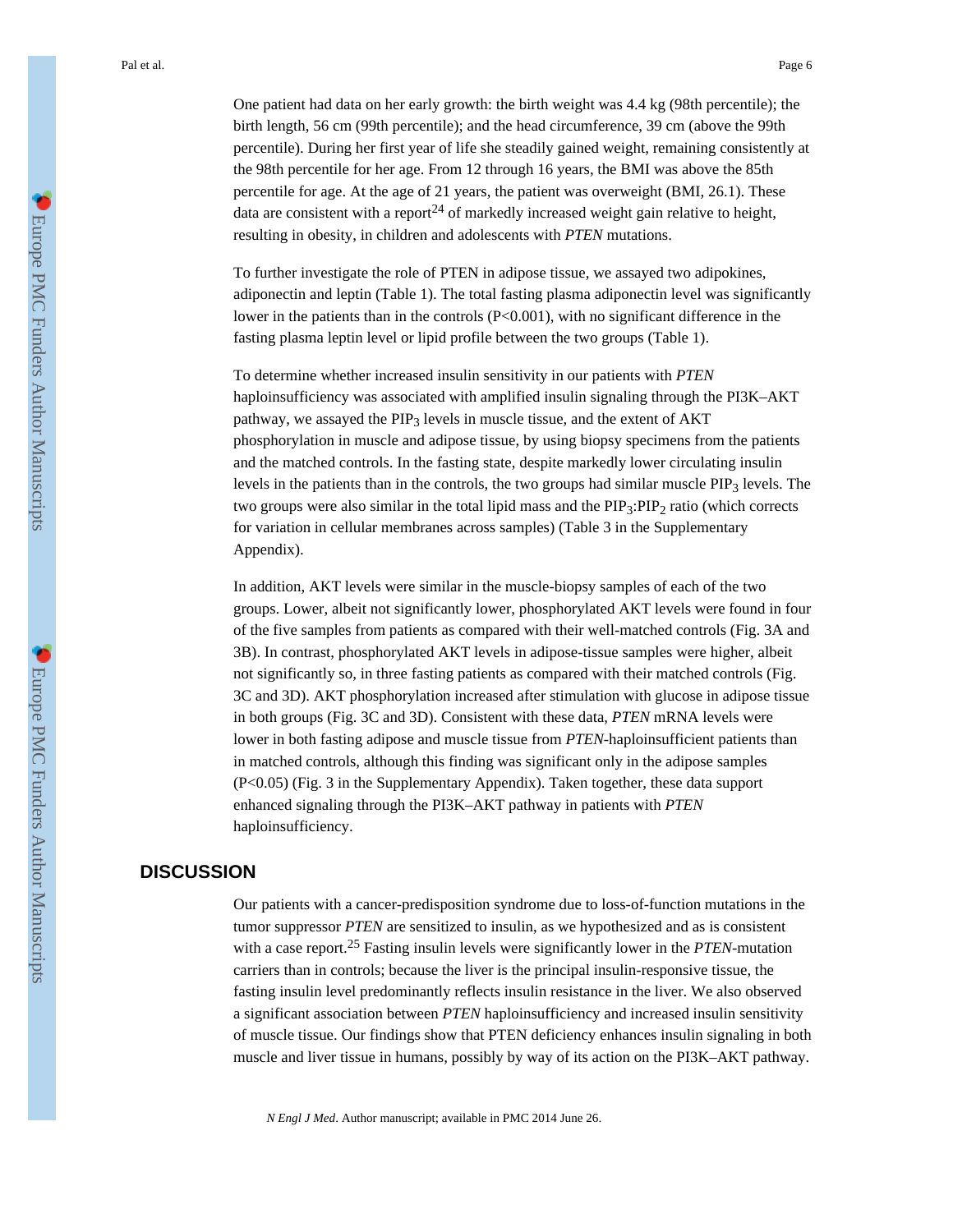Patients and controls in the fasting state had similar levels of  $PIP<sub>3</sub>$  in muscle tissue, despite the significantly lower circulating stimulatory insulin levels in patients, revealing an association between amplified PI3K signaling and *PTEN* haploinsufficiency. Furthermore, AKT phosphorylation was greater in adipose tissue from the fasting patients than adipose tissue from controls, along with a reduced rate of  $PIP_3$ -phosphatase activity. These findings also support enhanced insulin sensitivity caused by haploinsufficiency of *PTEN*. The higher levels of AKT phosphorylation in adipose tissue but not muscle tissue after fasting in patients versus controls indicate that adipose tissue may govern insulin sensitivity in the fasting state. This is consistent with the notion that adipose tissue is exquisitely sensitive to insulin.26 Our data are also supported by studies in rodents showing tissue-specific roles of *Pten* in liver, muscle, and adipose tissue and increased phosphorylation and activation of components of the PI3K–AKT pathway in *Pten*-haploinsufficient mice.12,14,16 These studies in rodents have also suggested dominant roles for Pten in both muscle and adipose tissue in insulin-sensitive phenotypes.12,16

In contrast to data obtained from mice with *Pten*-deficient beta cells, but consistent with those obtained from mice constitutively haploinsufficient for *Pten* (*Pten*+/− mice), our data do not support increased beta-cell function or insulin secretion in *PTEN*-mutation carriers.13,15 The complexity of the dual roles of PTEN in growth and metabolism are illustrated by the effects of systemic PTEN elevation in mice.<sup>27</sup> "Super-PTEN" mutant mice, which have elevated levels of *PTEN* expression, have reduced body fat accumulation and body size and increased energy expenditure.<sup>27</sup>

Our patients with *PTEN* mutations are apparently clinically significantly overweight and yet have markedly higher insulin sensitivity than matched controls. Our results show that this increase in body mass is not attributable to increased bone or lean mass but rather to an increase in adiposity. Also, the skinfold thickness (a specific measure of subcutaneous adipose tissue) was not significantly greater in the patients than in the weight-matched controls; compartmentalization of visceral fat into subcutaneous fat could have been related to increased insulin sensitivity. Furthermore, the increased insulin sensitivity in patients with *PTEN* haploinsufficiency cannot be attributed to an increase in the amount of metabolically protective gluteofemoral fat. Although systematic measurements of height and weight throughout childhood and adolescence were not available for the majority of our patients, the data that we were able to obtain, together with previously reported data,  $25$  suggest that there is a steady increase in weight throughout childhood and adolescence in *PTEN*mutation carriers.

Adiponectin is associated with insulin sensitivity, and insulin-sensitive obese persons have elevated circulating adiponectin levels as compared with insulin-resistant obese persons.<sup>28</sup> Despite the marked insulin sensitivity in our patients as compared with controls, the circulating adiponectin levels were paradoxically lower. Adiponectin levels were correlated with the BMI in both groups but were consistently lower across BMI units among the patients than among the controls (Fig. 2 in the Supplementary Appendix). Findings were similar for the waist-to-hip ratio (data not shown).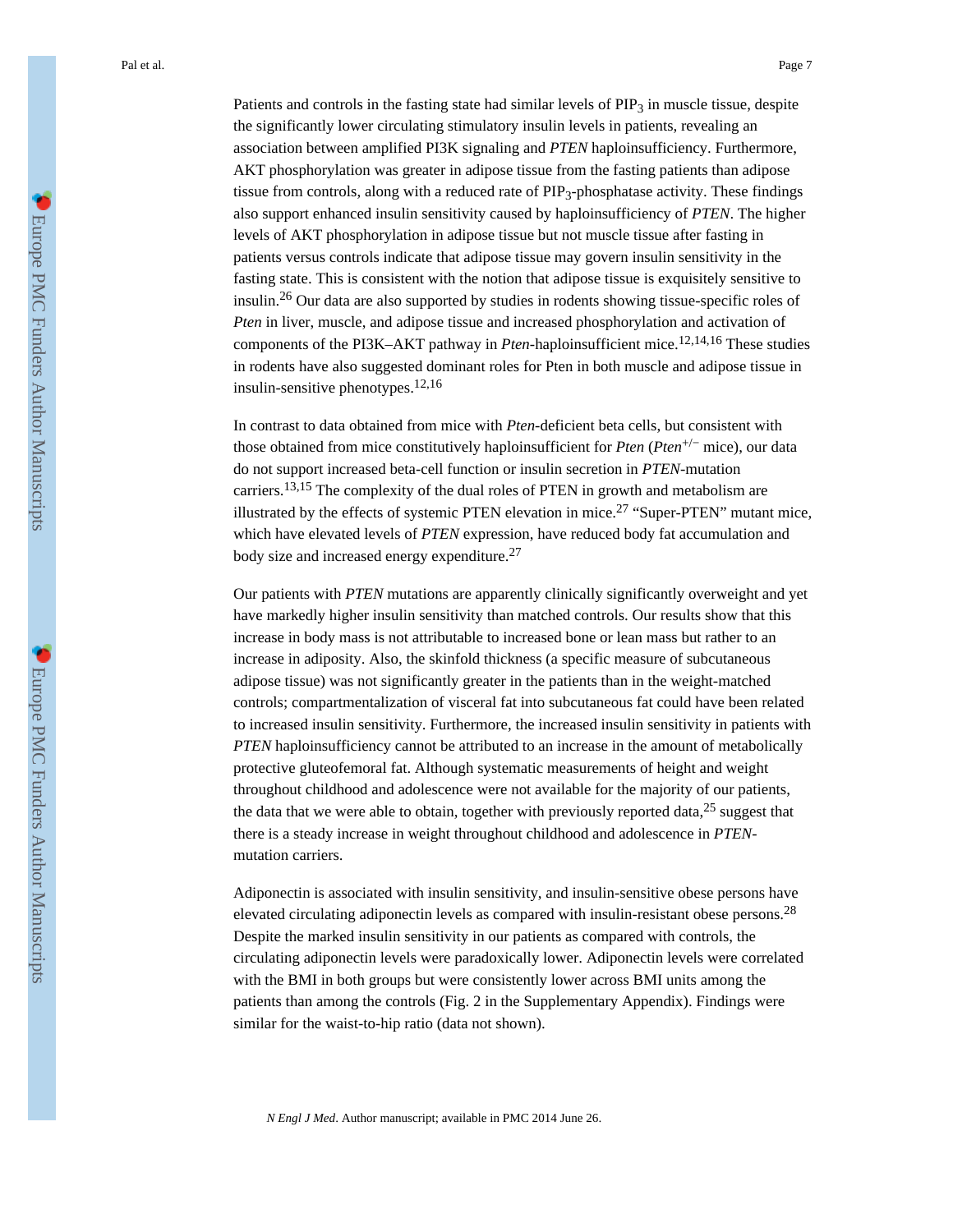The relationship between adiponectin and insulin sensitivity is complex, and others have found unexpected results when measuring this hormone in relation to insulin resistance syndromes. Patients with severe insulin resistance due to genetically defective insulin receptors have hyperadiponectinemia.<sup>29</sup> In the Cowden syndrome, the relationship between insulin sensitivity and adiponectin is further complicated by the link between adiponectin levels and the risk of cancer.30 Circulating adiponectin levels have been shown to be inversely associated with the risk of breast or endometrial cancer, among others, which are common in the Cowden syndrome.<sup>31</sup>

We also tested for an association between common genetic variation at the *PTEN* locus and measures of fasting glucose or insulin in healthy, nondiabetic controls. We examined singlenucleotide polymorphisms in or within 1 kb of *PTEN* in the publicly available data from MAGIC.<sup>2</sup> Although no variant reached genomewide significance ( $P = 5 \times 10^{-8}$ ), we found suggestive associations for both fasting insulin (rs2142136, P =  $1.17 \times 10^{-5}$ ) and fasting glucose levels (rs11202614,  $P = 7.13 \times 10^{-7}$ ).<sup>2</sup> These preliminary findings will require further replication, and given the inverse relationship between fasting insulin levels and BMI in patients with the Cowden syndrome, it would be sensible to reanalyze with adjustment of fasting insulin levels for BMI.

In conclusion, we describe a monogenic cause of profound insulin sensitization that paradoxically occurs in association with adiposity. We also demonstrate that *PTEN* haploinsufficiency appears to result in an increased risk of obesity and cancer but a decreased risk of type 2 diabetes, owing to enhanced insulin sensitivity. This exemplifies how intimately pathways in metabolism and cell growth may be linked and lends support to the hypothesis that the epidemiologic and genetic associations between cancer and type 2 diabetes may be based on common signaling pathways linking tumor-suppressor genes to metabolic pathways that mediate insulin action.

# **Supplementary Material**

Refer to Web version on PubMed Central for supplementary material.

### **Acknowledgments**

Supported by grants from the Wellcome Trust (095101/Z/10Z, to Dr. Gloyn), the Medical Research Council (G0700222, to Dr. Gloyn; and G0800467, to Drs. Pal and Gloyn), the National Institute for Health Research Oxford Biomedical Research Centre (to Drs. Pal, Karpe, and Gloyn), the Biotechnology and Biological Sciences Research Council (to Drs. Rudge, Zhang, and Wakelam), and the European Union Seventh Framework Program LipodomicNet (202272, for adipocyte signaling work, to Drs. Wakelam and Karpe).

We thank the clinicians Trevor R.P. Cole, Louise Izatt, Carole McKeown, Eamonn R. Maher, and Mary Porteous for referring patients for this study; the research nurses Beryl Barrow and Jane Cheeseman for assistance with collecting clinical data; Amy Barrett for analysis of *PTEN* expression; Sandy Humphries for analysis of apolipoprotein B; Tim James and colleagues at the John Radcliffe Hospital, Oxford, for analysis of glucose and insulin; the NIHR Cambridge Biomedical Research Centre Core Biochemical Assay Laboratory for analysis of leptin and adiponectin; Leanne Hodson and Barbara Fielding for access to control dual-emission x-ray absorptiometry scans and phenotypic data on postmenopausal controls; and Jonathan Clark and Izabella Niewczas for providing lipid standards for the mass-spectrometry analysis.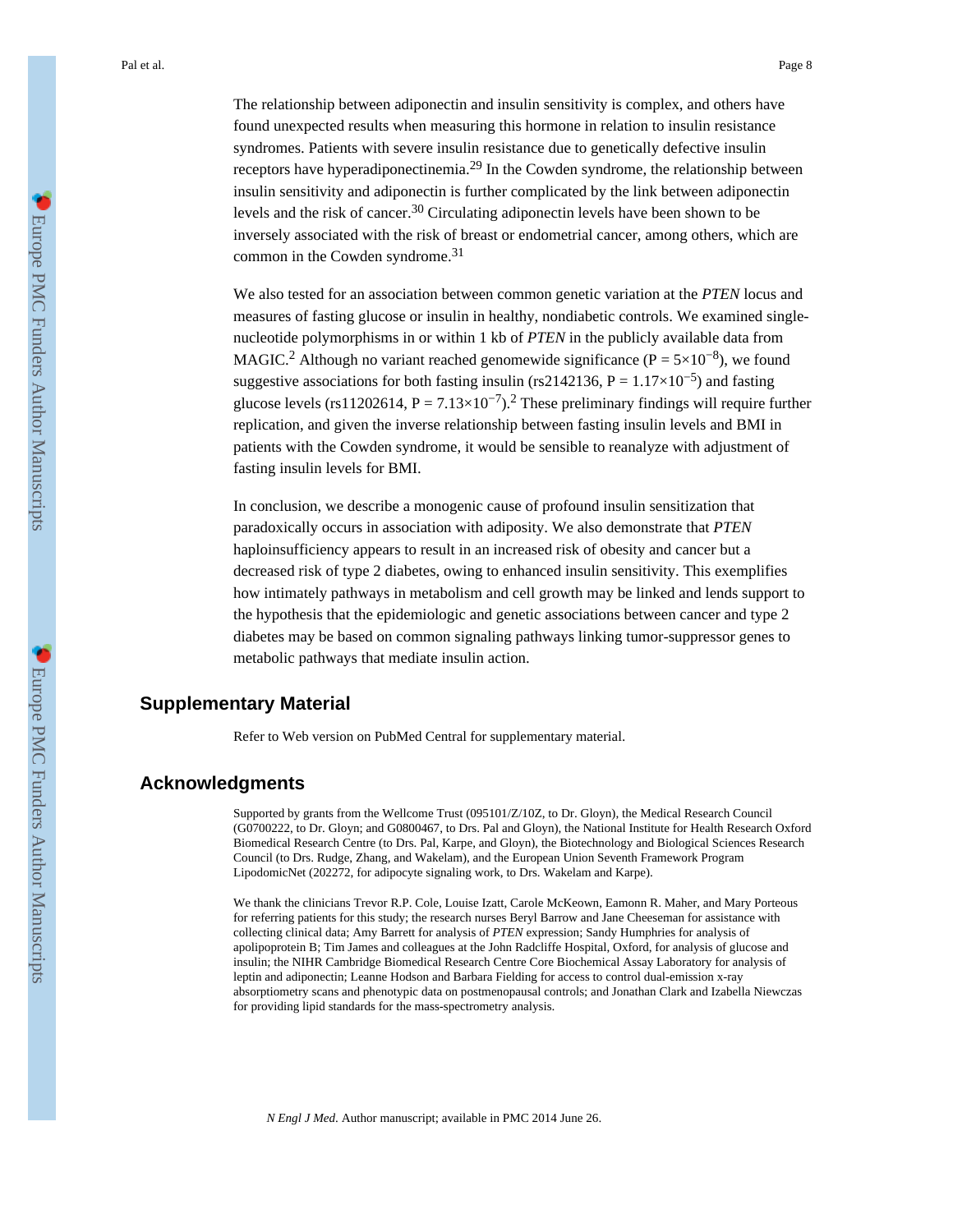# **REFERENCES**

- 1. Smith U, Gale EA. Cancer and diabetes: are we ready for prime time? Diabetologia. 2010; 53:1541– 4. [PubMed: 20549181]
- 2. Dupuis J, Langenberg C, Prokopenko I, et al. New genetic loci implicated in fasting glucose homeostasis and their impact on type 2 diabetes risk. Nat Genet. 2010; 42:105-16. [PubMed: 20081858] Erratum Nat Genet. 2010; 42:464.
- 3. Gudmundsson J, Sulem P, Steinthorsdottir V, et al. Two variants on chromo-some 17 confer prostate cancer risk, and the one in *TCF2* protects against type 2 diabetes. Nat Genet. 2007; 39:977– 83. [PubMed: 17603485]
- 4. Agalliu I, Suuriniemi M, Prokunina-Olsson L, et al. Evaluation of a variant in the transcription factor 7-like 2 (*TCF7L2*) gene and prostate cancer risk in a population-based study. Prostate. 2008; 68:740–7. [PubMed: 18302196]
- 5. Thomas G, Jacobs KB, Yeager M, et al. Multiple loci identified in a genome-wide association study of prostate cancer. Nat Genet. 2008; 40:310–5. [PubMed: 18264096]
- 6. Holly JM, Perks CM. Cancer as an endocrine problem. Best Pract Res Clin Endocrinol Metab. 2008; 22:539–50. [PubMed: 18971117]
- 7. Goberdhan DC, Wilson C. PTEN: tumour suppressor, multifunctional growth regulator and more. Hum Mol Genet. 2003; 12(Spec No 2):R239–R248. [PubMed: 12928488]
- 8. Maehama T, Dixon JE. The tumor suppressor, PTEN/MMAC1, dephosphorylates the lipid second messenger, phosphatidylinositol 3,4,5-trisphosphate. J Biol Chem. 1998; 273:13375–8. [PubMed: 9593664]
- 9. Blumenthal GM, Dennis PA. PTEN hamartoma tumor syndromes. Eur J Hum Genet. 2008; 16:1289–300. [PubMed: 18781191]
- 10. Cohen P. The twentieth century struggle to decipher insulin signalling. Nat Rev Mol Cell Biol. 2006; 7:867–73. [PubMed: 17057754]
- 11. Wong JT, Kim PT, Peacock JW, et al. *Pten* (phosphatase and tensin homologue gene) haploinsufficiency promotes insulin hypersensitivity. Diabetologia. 2007; 50:395–403. [PubMed: 17195063]
- 12. Kurlawalla-Martinez C, Stiles B, Wang Y, Devaskar SU, Kahn BB, Wu H. Insulin hypersensitivity and resistance to streptozotocin-induced diabetes in mice lacking PTEN in adipose tissue. Mol Cell Biol. 2005; 25:2498–510. [PubMed: 15743841]
- 13. Nguyen KT, Tajmir P, Lin CH, et al. Essential role of *Pten* in body size determination and pancreatic beta-cell homeostasis in vivo. Mol Cell Biol. 2006; 26:4511–8. [PubMed: 16738317]
- 14. Stiles B, Wang Y, Stahl A, et al. Liver-specific deletion of negative regulator Pten results in fatty liver and insulin hypersensitivity. Proc Natl Acad Sci U S A. 2004; 101:2082–7. [PubMed: 14769918] Erratum Proc Natl Acad Sci U S A. 2004; 101:5180.
- 15. Stiles BL, Kuralwalla-Martinez C, Guo W, et al. Selective deletion of *Pten* in pancreatic beta cells leads to increased islet mass and resistance to STZ-induced diabetes. Mol Cell Biol. 2006; 26:2772–81. [PubMed: 16537919]
- 16. Wijesekara N, Konrad D, Eweida M, et al. Muscle-specific Pten deletion protects against insulin resistance and diabetes. Mol Cell Biol. 2005; 25:1135–45. [PubMed: 15657439]
- 17. Berger AH, Knudson AG, Pandolfi PP. A continuum model for tumour suppression. Nature. 2011; 476:163–9. [PubMed: 21833082]
- 18. Matsuda M, DeFronzo RA. Insulin sensitivity indices obtained from oral glucose tolerance testing: comparison with the euglycemic insulin clamp. Diabetes Care. 1999; 22:1462–70. [PubMed: 10480510]
- 19. Stumvoll M, Mitrakou A, Pimenta W, et al. Use of the oral glucose tolerance test to assess insulin release and insulin sensitivity. Diabetes Care. 2000; 23:295–301. [PubMed: 10868854]
- 20. Levy JC, Matthews DR, Hermans MP. Correct homeostasis model assessment (HOMA) evaluation uses the computer program. Diabetes Care. 1998; 21:2191–2. [PubMed: 9839117]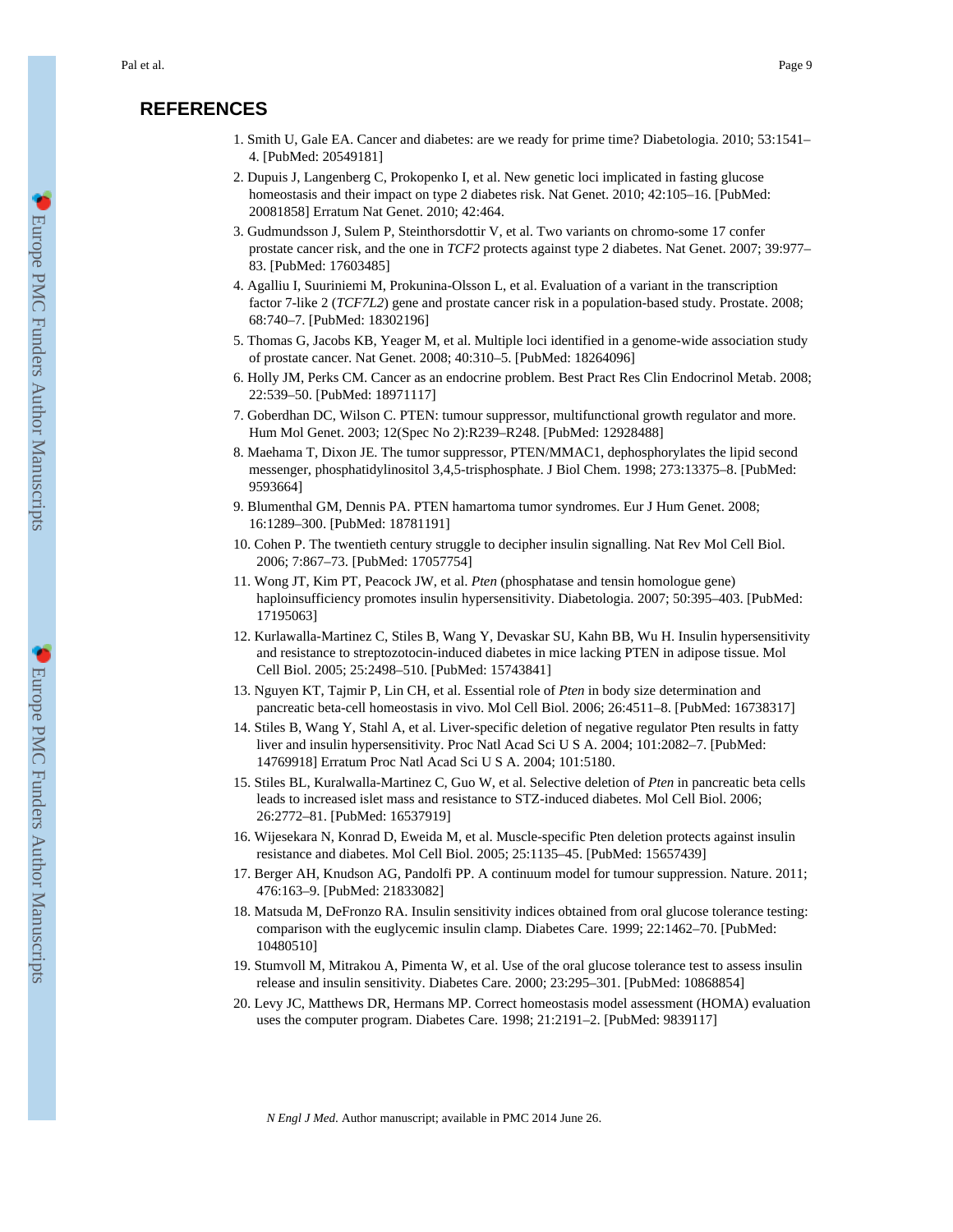Pal et al. Page 10

- 21. Phillips DI, Clark PM, Hales CN, Osmond C. Understanding oral glucose tolerance: comparison of glucose or insulin measurements during the oral glucose tolerance test with specific measurements of insulin resistance and insulin secretion. Diabet Med. 1994; 11:286–92. [PubMed: 8033528]
- 22. DeFronzo RA, Tobin JD, Andres R. Glucose clamp technique: a method for quantifying insulin secretion and resistance. Am J Physiol. 1979; 237:E214–E223. [PubMed: 382871]
- 23. Alberti KG, Zimmet P, Shaw J. The metabolic syndrome a new worldwide definition. Lancet. 2005; 366:1059–62. [PubMed: 16182882]
- 24. Cole TR, Hughes HE. Autosomal dominant macrocephaly: benign familial macrocephaly or a new syndrome? Am J Med Genet. 1991; 41:115–24. [PubMed: 1719811]
- 25. Iida S, Ono A, Sayama K, et al. Accelerated decline of blood glucose after intravenous glucose injection in a patient with Cowden disease having a heterozygous germline mutation of the PTEN/ MMAC1 gene. Anticancer Res. 2000; 20:1901–4. [PubMed: 10928124]
- 26. Karpe F, Tan GD. Adipose tissue function in the insulin-resistance syndrome. Biochem Soc Trans. 2005; 33:1045–8. [PubMed: 16246042]
- 27. Garcia-Cao I, Song MS, Hobbs RM, et al. Systemic elevation of PTEN induces a tumorsuppressive metabolic state. Cell. 2012; 149:49–62. [PubMed: 22401813]
- 28. Klöting N, Fasshauer M, Dietrich A, et al. Insulin-sensitive obesity. Am J Physiol Endocrinol Metab. 2010; 299:E506–E515. [PubMed: 20570822]
- 29. Semple RK, Soos MA, Luan J, et al. Elevated plasma adiponectin in humans with genetically defective insulin receptors. J Clin Endocrinol Metab. 2006; 91:3219–23. [PubMed: 16705075]
- 30. Wei EK, Giovannucci E, Fuchs CS, Willett WC, Mantzoros CS. Low plasma adiponectin levels and risk of colorectal cancer in men: a prospective study. J Natl Cancer Inst. 2005; 97:1688–94. [PubMed: 16288122]
- 31. Barb D, Pazaitou-Panayiotou K, Mantzoros CS. Adiponectin: a link between obesity and cancer. Expert Opin Investig Drugs. 2006; 15:917–31.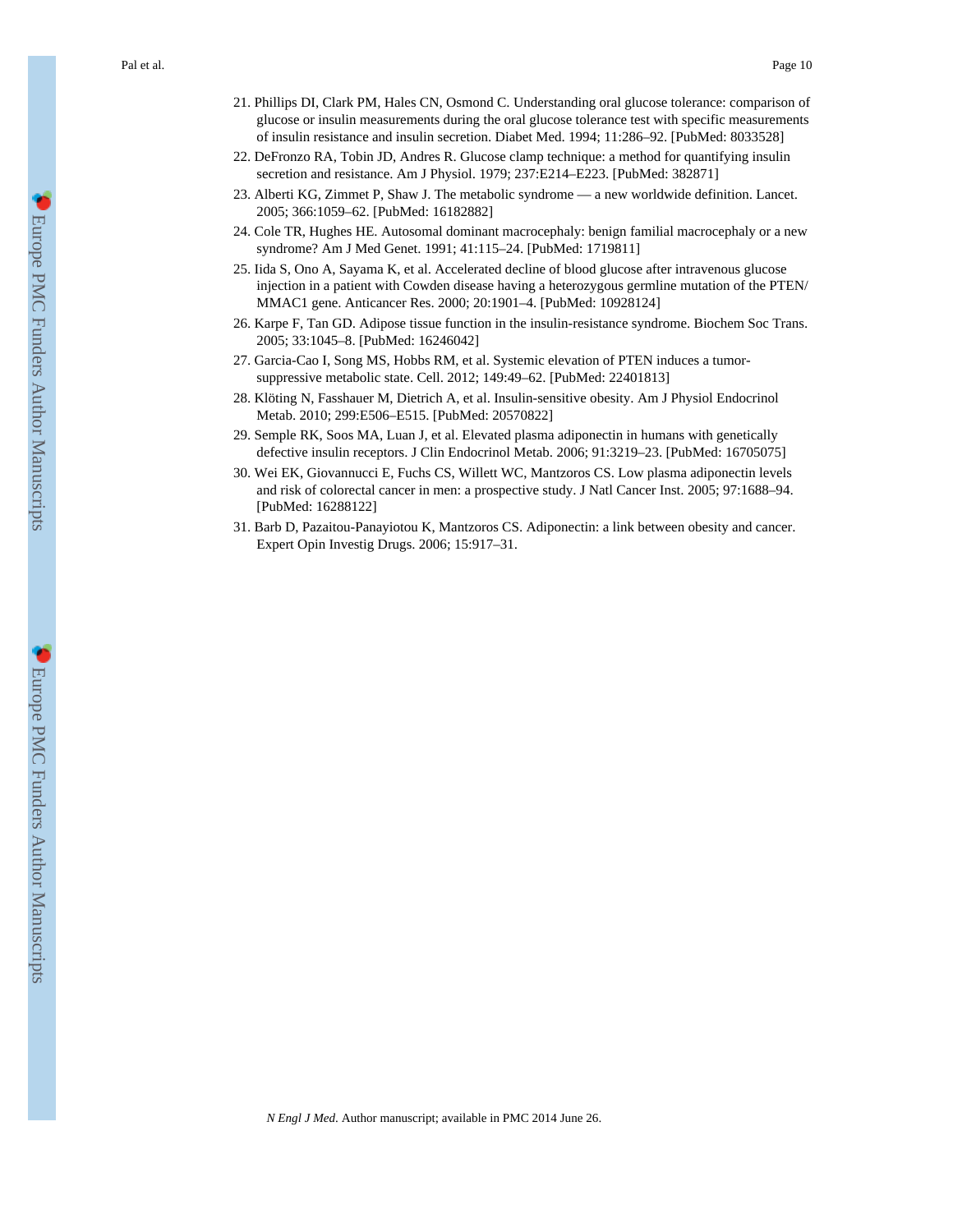Pal et al. Page 11



#### **Figure 1. Glucose Tolerance and Insulin Sensitivity from the Oral Glucose-Tolerance Test (OGTT) and Clamp Studies in Five Patients with Loss-of-Function** *PTEN* **Mutations and Five Controls**

Panel A and Panel B show the mean glucose and insulin levels, respectively, during an OGTT. Panel C shows the mean M:I ratio from hyperinsulinemic euglycemic clamp studies; the M component (milligrams per kilogram of body weight per minute) was calculated from the mean 20% glucose infusion rate (in milliliters per hour), and the I component was the ambient insulin concentration (milliunits per liter). The data are means across all 15 patients or controls in Panels A and B but across only 5 patients or controls in Panel C. To convert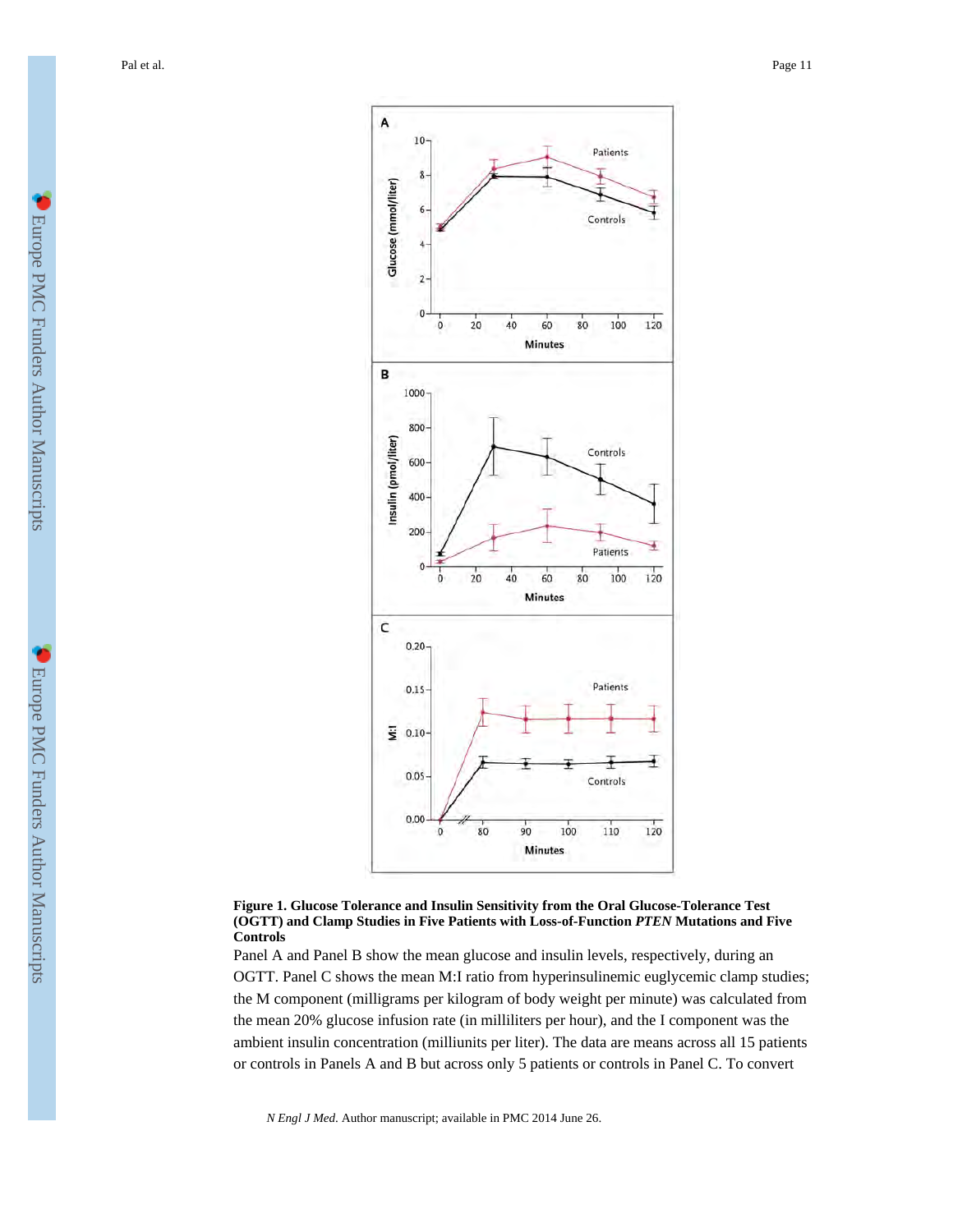values for glucose to milligrams per deciliter, divide by 0.05551. I bars indicate standard errors.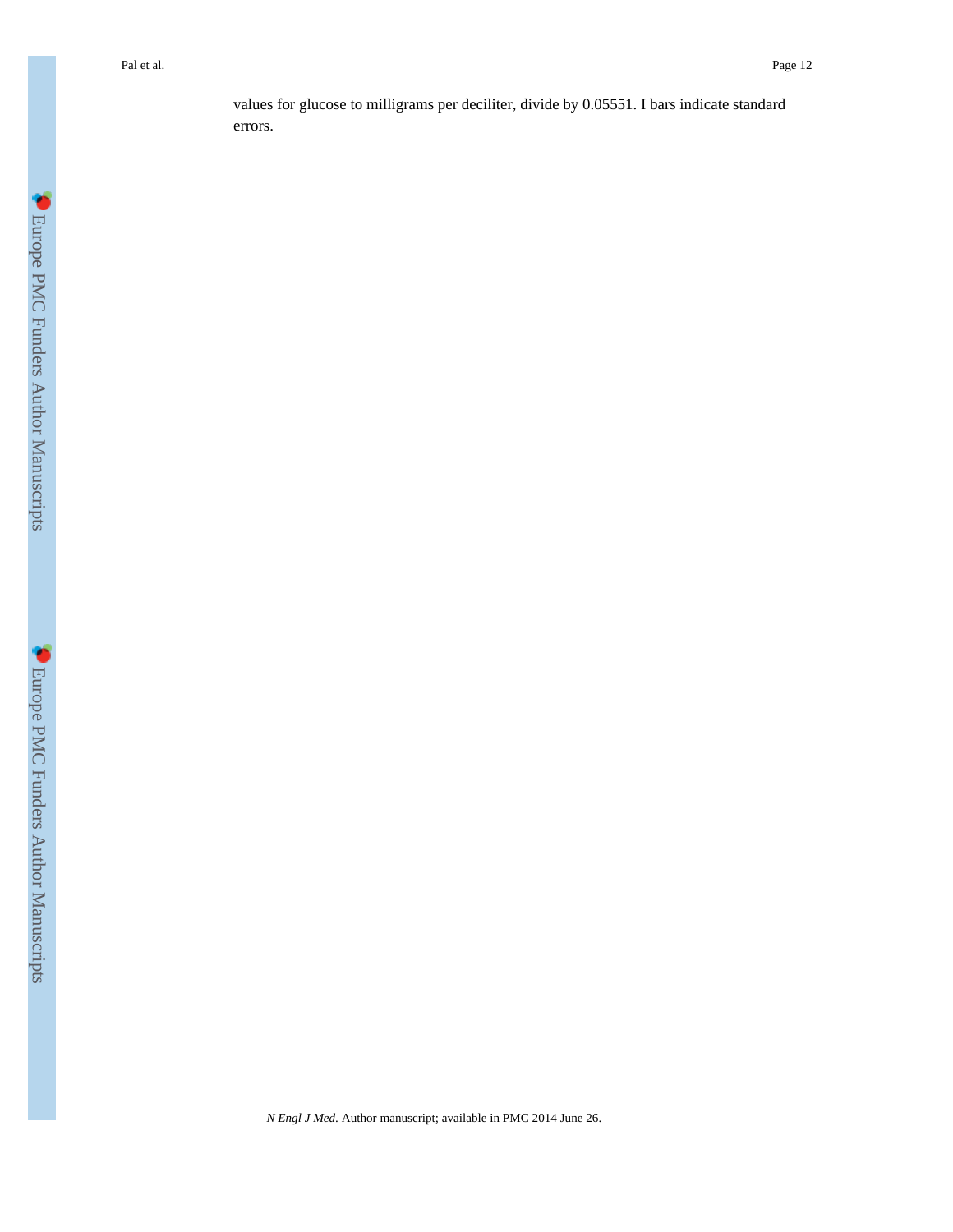

#### **Figure 2. Assessment of Insulin Sensitivity and the Body-Mass Index (BMI) in the 15 Patients and 2097 Population-Based Controls**

Panel A shows the relationship between fasting insulin levels and BMI, with adjustment for age and sex. The 5th and 95th percentiles for the controls are shown as gray dashed lines; the regression slopes between fasting insulin and BMI are shown as solid lines. Panel B shows BMI data for the patients (mean, 32 [range, 23 to 42]) and for the controls (mean, 26 [range, 15 to 48]). In the box-and-whisker plot, the horizontal line inside the box represents the median, the top and bottom of the box represent the interquartile range, and the vertical bars ("whiskers") represent the range; outliers are shown as individual data points.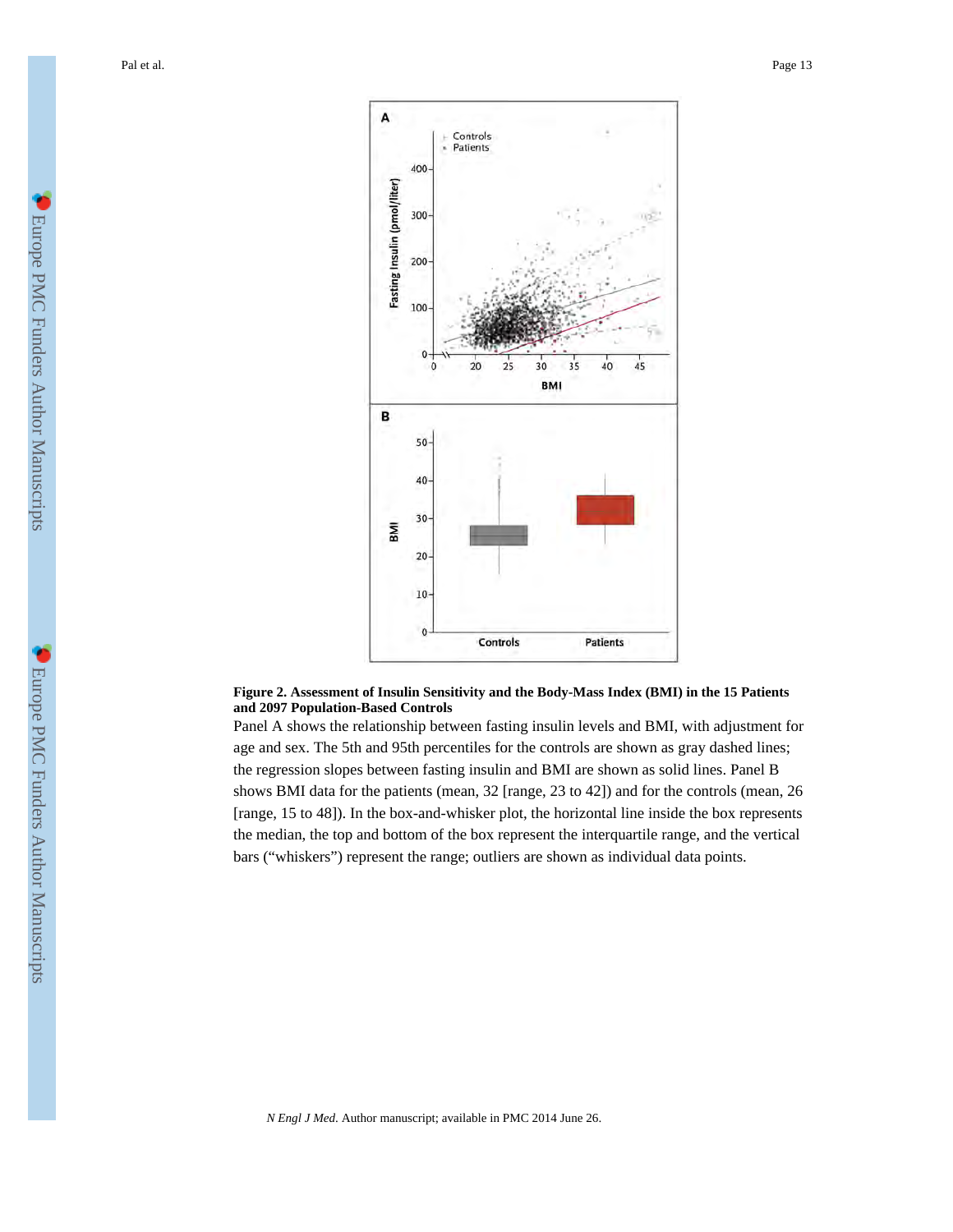Pal et al. Page 14



#### **Figure 3. AKT Phosphorylation Status in Muscle and Adipose-Tissue Specimens in Five Study Patients and Five Controls**

Panel A shows a representative blot of relative AKT and phosphorylated AKT (pAKT) levels in muscle tissue from a patient and a matched control, both in a fasting state. Panel B shows the protein expression levels for AKT and pAKT in muscle tissue in five patients and five controls (between-group  $P = 0.14$  for AKT and  $P = 0.69$  for pAKT, by a two-tailed Wilcoxon signed-rank test). Panel C shows a representative blot of relative pAKT levels in adipose tissue from a patient and a control in the fasting state (at 0 minutes) and the glucosestimulated state (at 120 minutes after the oral glucose-tolerance test was begun). Panel D shows pAKT expression in adipose tissue from three patients and three controls before and after stimulation with glucose (between-group  $P = 0.11$  and  $P = 0.28$ , respectively, by a twotailed Wilcoxon signed-rank test). (The remaining two samples in each group were not analyzed, owing to insufficient material resulting from technical difficulties.)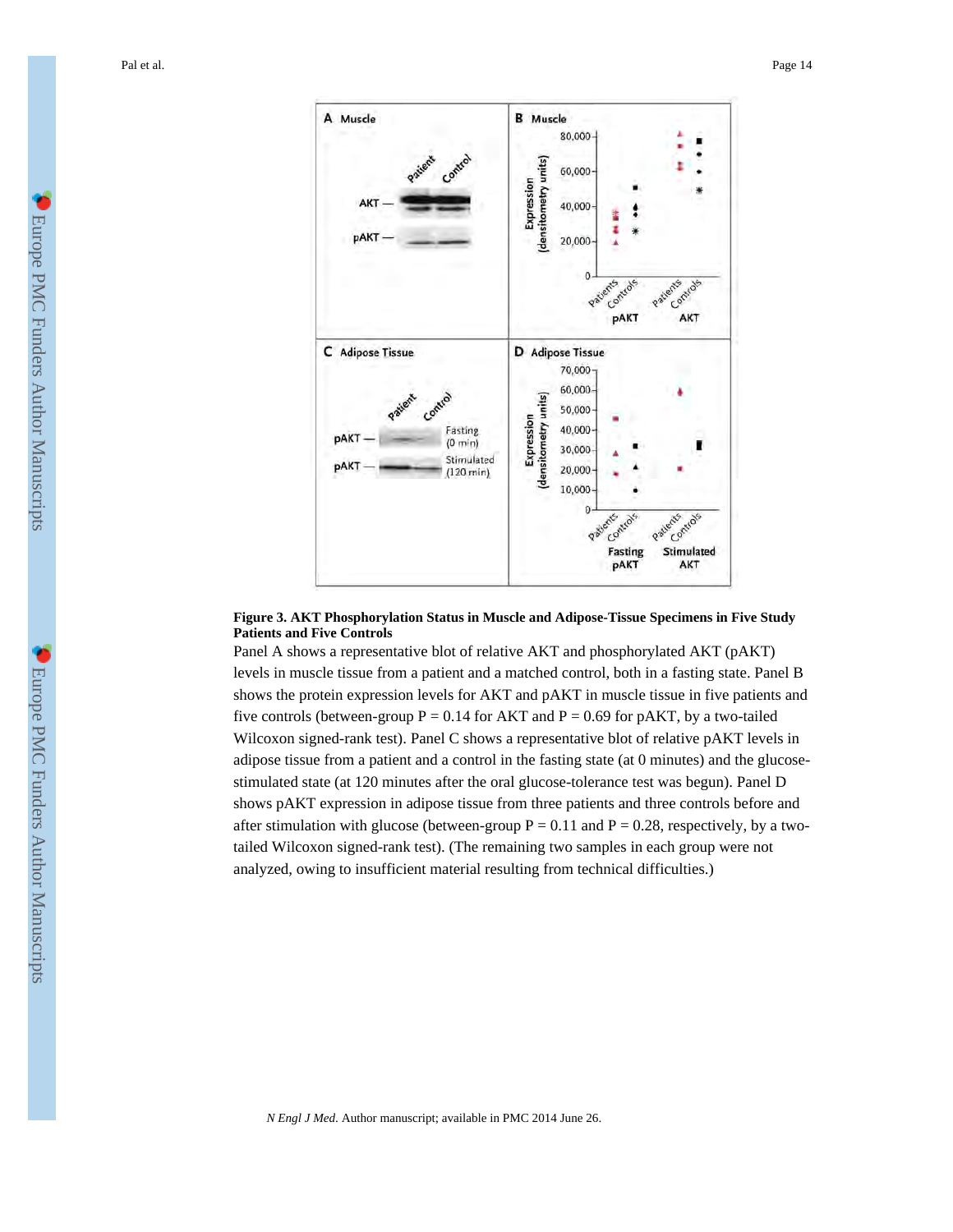### **Table 1**

Baseline Characteristics of the Study Patients and Controls. *\**

| Characteristic               | <b>PTEN Mutation Carriers (<math>N = 15</math>)</b> | Controls $(N = 15)$ | P Value |
|------------------------------|-----------------------------------------------------|---------------------|---------|
| Male sex (%)                 | 47                                                  | 47                  | 1.00    |
| Age (yr)                     |                                                     |                     | 0.59    |
| Geometric mean               | 44                                                  | 45                  |         |
| Range                        | $29 - 62$                                           | $34 - 67$           |         |
| Body-mass index              |                                                     |                     | 0.51    |
| Geometric mean               | 32                                                  | 31                  |         |
| Range                        | $23 - 42$                                           | $23 - 40$           |         |
| Body fat (%)                 |                                                     |                     |         |
| Men                          |                                                     |                     | 0.13    |
| Geometric mean               | 27                                                  | 35                  |         |
| Range                        | $15 - 34$                                           | 28-44               |         |
| Women                        |                                                     |                     | 0.57    |
| Geometric mean               | 37                                                  | 35                  |         |
| Range                        | $20 - 51$                                           | $22 - 47$           |         |
| Waist circumference (cm)     |                                                     |                     |         |
| Men                          |                                                     |                     | 0.53    |
| Geometric mean               | 115                                                 | 121                 |         |
| Range                        | $85 - 136$                                          | $89 - 137$          |         |
| Women                        |                                                     |                     | 0.96    |
| Geometric mean               | 103                                                 | 102                 |         |
| Range                        | $92 - 126$                                          | $91 - 110$          |         |
| Waist-to-hip ratio           |                                                     |                     |         |
| Men                          |                                                     |                     | 0.80    |
| Geometric mean               | 1.03                                                | 1.04                |         |
| Range                        | $0.80 - 1.15$                                       | $0.85 - 1.16$       |         |
| Women                        |                                                     |                     | 0.57    |
| Geometric mean               | 0.89                                                | 0.90                |         |
| Range                        | $0.85 - 0.93$                                       | $0.85 - 0.96$       |         |
| Blood pressure (mm Hg)       |                                                     |                     |         |
| Systolic                     |                                                     |                     | 0.93    |
| Geometric mean               | 124                                                 | 124                 |         |
| Range                        | 104-136                                             | $107 - 140$         |         |
| Diastolic                    |                                                     |                     | 0.57    |
| Geometric mean               | 75                                                  | 73                  |         |
| Range                        | $52 - 96$                                           | $60 - 86$           |         |
| Fasting glucose (mmol/liter) |                                                     |                     | 0.20    |
| Geometric mean               | 5.0                                                 | 4.9                 |         |
| Range                        | $4.2 - 6.9$                                         | $4.5 - 5.8$         |         |
| Fasting insulin (pmol/liter) |                                                     |                     | 0.001   |
| Geometric mean               | 29.2                                                | 74.3                |         |
| Range                        | $8.7 - 99.3$                                        | $22.1 - 184.6$      |         |
| AUC for insulin              |                                                     |                     | < 0.001 |
| Geometric mean               | 361                                                 | 1095                |         |